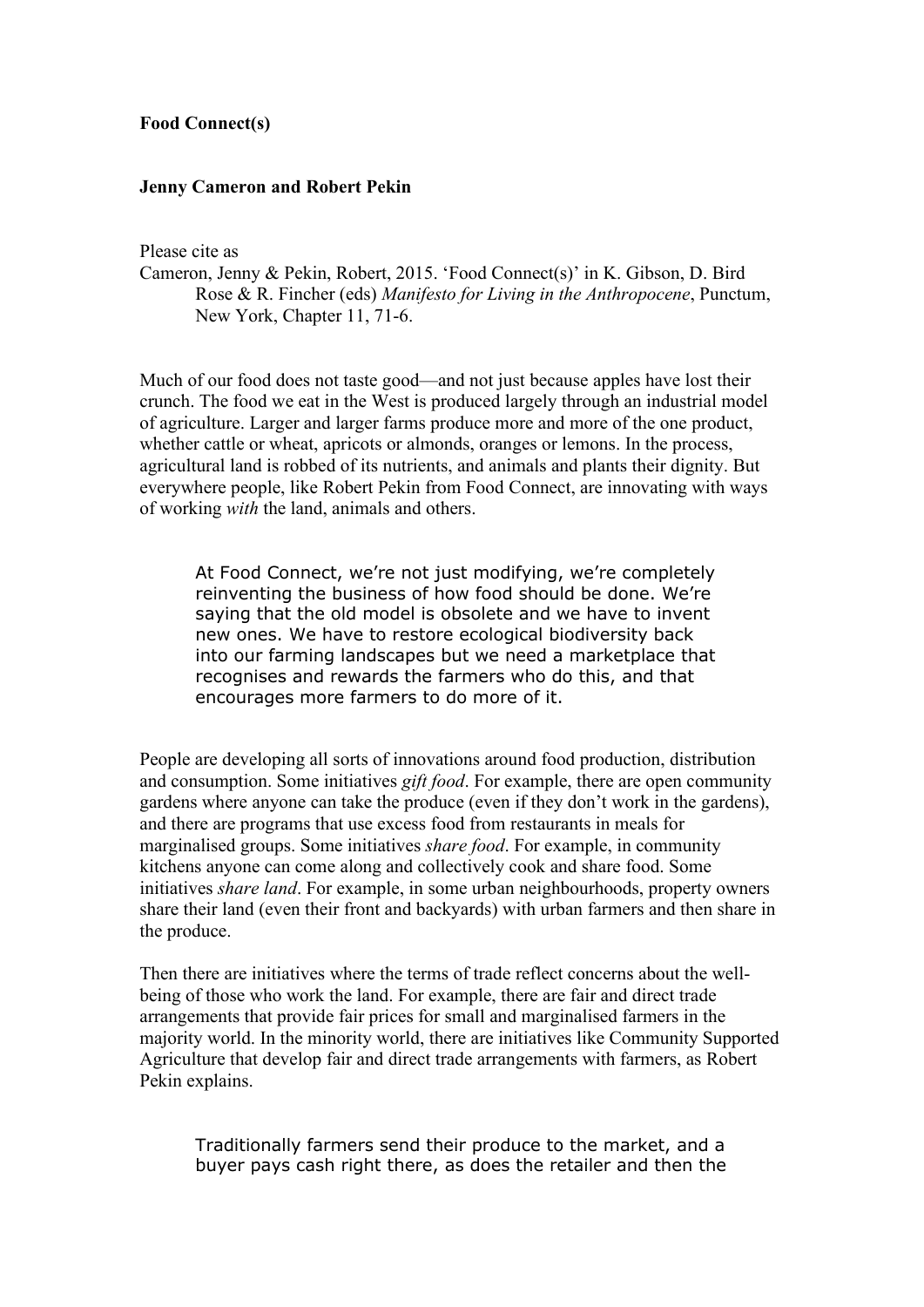consumer. But the farmer doesn't get paid for sixty to ninety days. At Food Connect we've reversed all that.

Our members pay a subscription in advance. Some of them pay twelve months in advance. And we pay the farmer on the knocker when they deliver the produce. And the farmer sets the price.

This is how it works. Because our members pay in advance, we have a big spreadsheet of what we need at different times of the year and we say to a farmer "There's a window of opportunity to grow something for us here in November, it would be great if it was something green. You work out what the price is that you want, set it flat and come back and tell us." And the farmer will go "Beauty! Normally at the peak of the season I get this price, but then we have to pay all these costs and really I'm only selling 60% of my crop because the market will only accept a certain look. With Food Connect I'm now going to sell 100% of my crop because they'll take a bit of leaf damage or hail damage. And I don't have to grade my produce. And I can reuse my boxes. And they're going to consolidate my freight because I can send it in with other farmers. And then there's all the other intangibles. They're going to connect me with other farmers because at Food Connect they encourage farmers to work together and learn from each other, and not see each other as competitors."

We're taking farmers out of the business-as-usual economic paradigm that provides no security around the price. The farmer sets a flat price that we pay when the produce is delivered. And it also means that farmers instead of investing in say \$250,000 to \$500,000 for a grading machine can invest in looking after the land.

The diverse economic practices that we're seeing reflect a growing awareness of the interdependencies between producers and consumers. In the case of Community Supported Agriculture initiatives like Food Connect, the interdependency is so strong that consumers pay in advance and thereby agree to share the risks of agriculture with the farmer—hence, some people now refer to it as Community *Shared* Agriculture. We're also seeing how the closer relationship between producer and consumer can support and encourage farming practices that are more environmentally sustainable.

For farmers in Food Connect the real incentive is the contact with the people who eat their food. We run farm tours to our growers. And everytime our farmers cannot stop talking. They have never had so many questions about what they do or been so acknowledged. Farmers are almost in tears because people have come out to see what they do and they have hugged them and thanked them. People say, "I love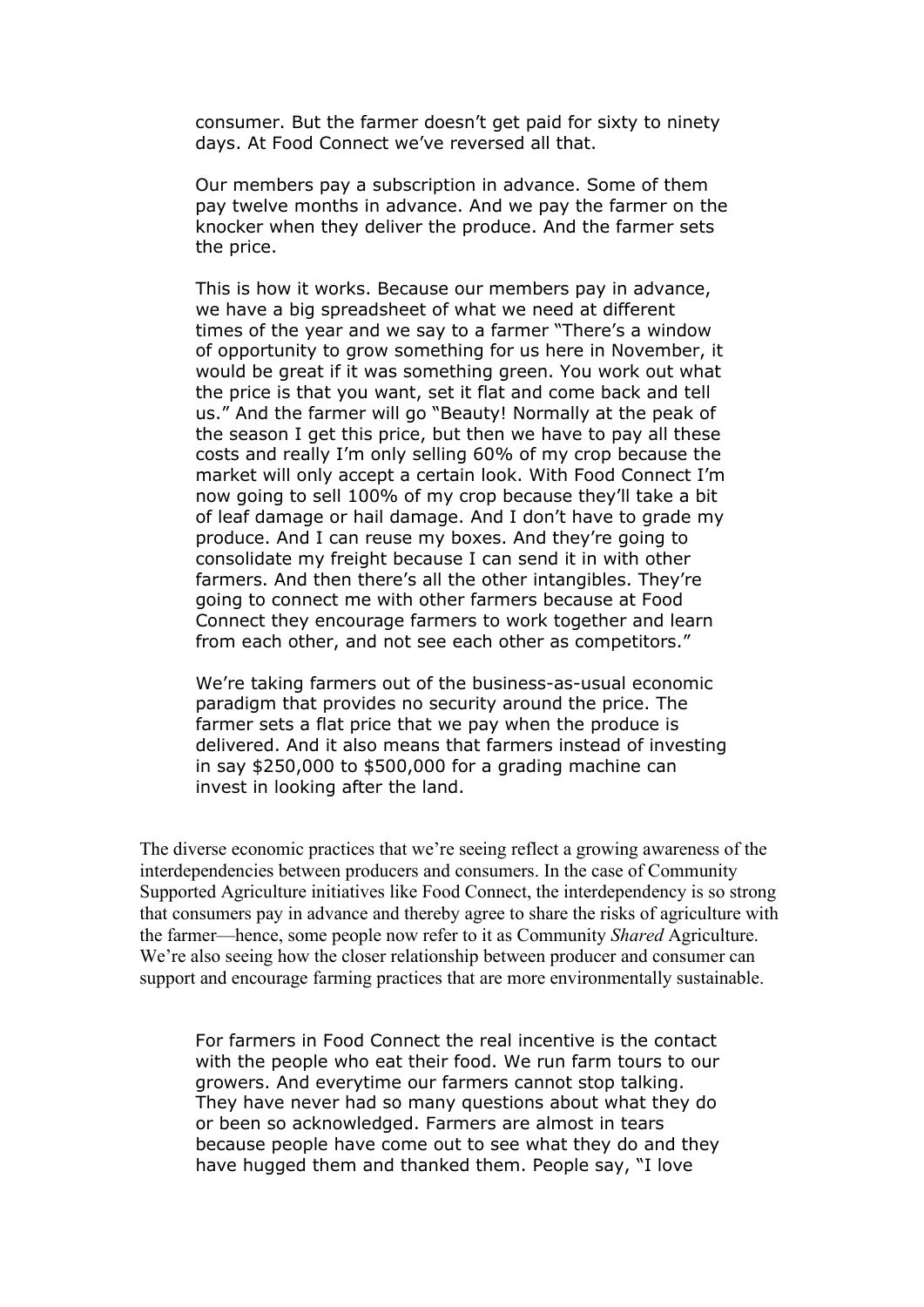what you're doing to your land. I love that you've got this nature strip over there, and you preserve this wetland area, and that you've got this field lying fallow over there, and you're growing this great produce, and you're doing it all without chemicals."

We just had a farm tour two weeks ago and I was talking to the honey grower afterwards and he said "I got all these thank-you cards." How many farmers get thank you cards from the people who eat their produce?

Another set of critical relationship are those in the "work"places that are scattered along the chain of connection between producer and consumer. These workplaces range from the volunteer groups who manage and run community gardens and community kitchens to the centres of formal paid employment. Just as an ethic of care can characterize relationships between producers, consumers and the environment, so too we can find an ethic of care in these workplaces.

Money is not a great measure of happiness or feeling that your life is contributing to something whilst you're on Planet Earth. So within Food Connect we're talk in terms of a living wage. We ask what is a living wage? And we're exploring that question openly with everyone at Food Connect. So we work backwards from saying that a living wage means being able to send your kids to the school they want, and to buy or have a house.

We have also decided that people need to be paid differently because there are "responsibles", people who make weighty decisions around the business and finances; there are the coordinators who harmonise things and coordinate the doing; and then there are the co-workers, people who do the leg work. So we have a hierarchy, but it's a horizontal hierarchy with some people out front breaking new ground and others coming along behind pulling it all together. We've decided to have no more than a two to one ratio between the highest and lowest pay rates.

We're doing a couple of other things. We are a not-for-profit company limited by shares, and the only shareholders are our workers. Once someone has been at Food Connect for three years they can become a shareholder.

We also have seasonal reviews at Food Connect. So the coworkers evaluate the coordinators, the coordinators evaluate the responsibles, and the responsibles evaluate the board of management. But in the evaluation process people are saying "Oh, this is what it takes to become a coordinator or a responsible." So by osmosis they're actually starting to learn